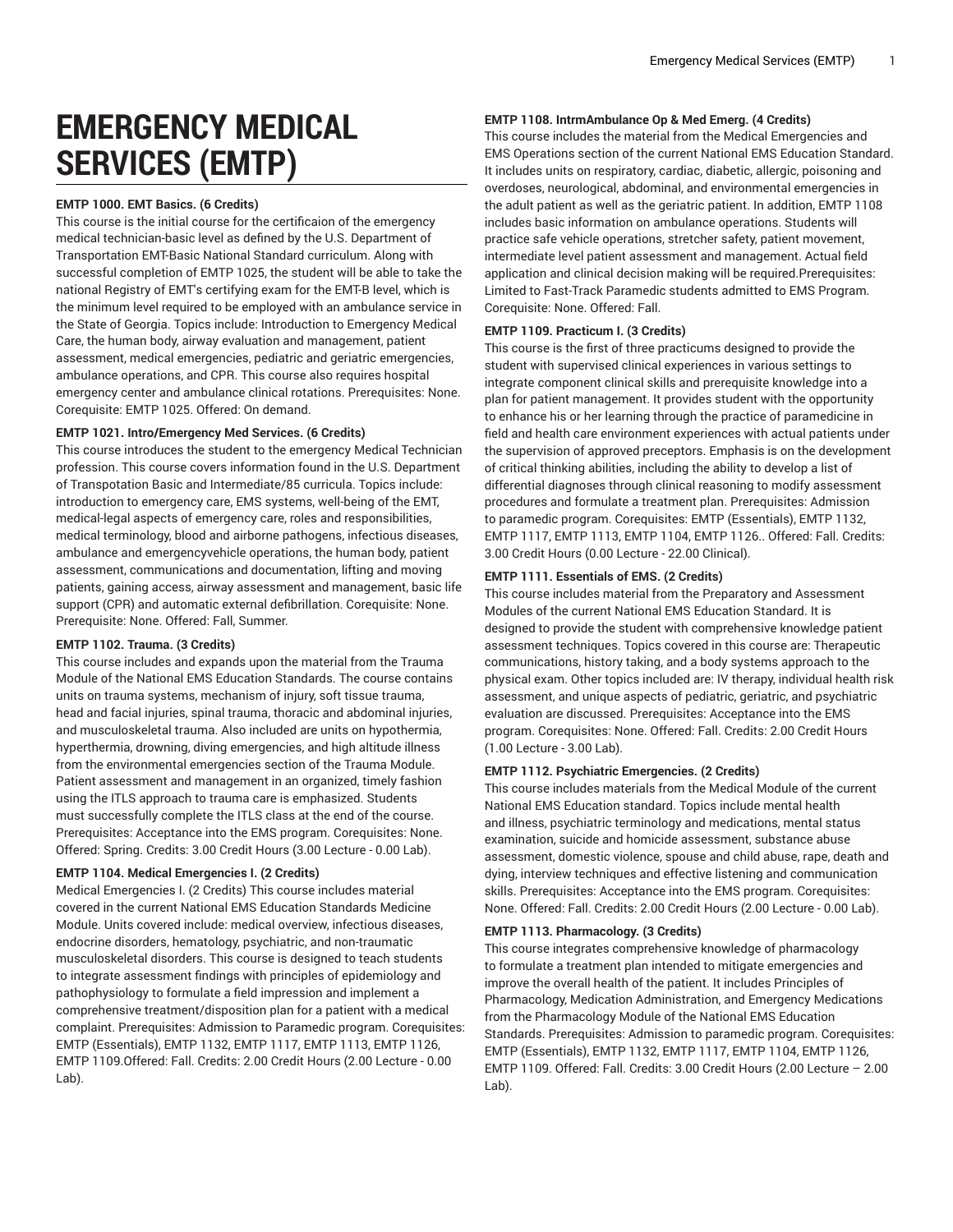# **EMTP 1115. OB/GYN/Neonatal Emrg/Paramedic. (2 Credits)**

This course includes material from the Medical and Special Considerations Modules of the current National EMS Education Standards. It includes the following topics: anatomy and physiology of the female reproductive system, abdominal pain, vaginal bleeding, rape, physiology of pregnancy, fetology, normal and abnormal labor and delivery, and post-partum complications. The ITLS approach to trauma in pregnancy is emphasized. In addition, determination of the APGAR scoring and care of the high-risk neonate are included. A unit on resuscitation of the neonate concludes this course. Prerequisite: None. Corequisite: None. Offered: Summer.

# **EMTP 1117. Respiratory. (3 Credits)**

This course includes material from the Airway Management, Respiration, and Artificial Ventilation Module and Respiratory from Medicine Module of the National EMS Education Standards. Units covered include: anatomy and physiology of the respiratory system, acid-base and arterial blood gases, respiratory assessment, pulse oximetry, waveform capnography, oxygen therapy, basic airway management techniques, positive pressure ventilation, advanced airway techniques, endotracheal intubation, pathophysiology, assessment, and management of patients with acute and chronic respiratory problems. Prerequisites: Admission to paramedic program. Corequisites: EMTP (Essentials), EMTP 1132, EMTP 1113, EMTP 1104, EMTP 1126, EMTP 1109. Offered: Fall. Credits: 3.00 Credit Hours (2.00 Lecture - 2.00 Lab).

# **EMTP 1118. Pediatric Emrg Paramedic. (2 Credits)**

This course includes material from the Special Considerations Modules of the current National EMS Education Standards. The following topics are included; pediatric assessment, developmental stages, family assessment and management, respiratory emergencies, child safety, trauma, dehydration, shock, infant and child BLS and ACLS, neurologic emergencies, SIDS, child abuse, and care of children with special needs. After the pediatric emergencies labs and clinical practicum, have been completed, students must successfully complete the emergency Pediatric Care Course for Advanced Providers. Prerequisite: None. Corequisite: None. Offered: Fall and Summer.

#### **EMTP 1119. Ped. Emerg. Clinical Practicum. (1 Credit)**

In this course students will perform patient assessment and management techniques on infants and children in the hospital setting. Students will assess developmental stages, communicate with patients and family members, and treat pediatric patients with respiratory infections, gastroenteritis, sickle cell crises and a variety of medical and traumatic emergencies. Lab sessions will include pediatric oxygen therapy and airway adjuncts, management of pediatric shock including IV and intraosseous therapy, child and infant BLS and ACLS, pediatric ITLS, and miscellaneous medical emergencies scenarios. After the pediatric emergencies labs and clinical practicum have been completed, students must successfully complete the Emergency Pediatric Care Course.Prerequisite: None. Corequisite: None. Offered: Spring and Fall.

# **EMTP 1120. Practicum II. (3 Credits)**

This course is the second of three practicums designed to provide the student with the opportunity to perform a comprehensive history and physical examination to identify factors affecting the health and health needs of a patient. Formulate a field impression based on an analysis of comprehensive assessment findings, anatomy, physiology, pathophysiology, and epidemiology. Relate assessment findings to underlying pathological and physiological changes in the patient's condition. Integrate and synthesize the multiple determinants of health and clinical care. Perform health screening and referrals. Effectively communicate in a manner that is culturally sensitive and intended to improve the patient outcome. Students will also have the opportunity to perform basic and advanced interventions as part of a treatment plan intended to mitigate the emergency, provide symptom relief, and improve the overall health of the patient in the clinical setting. Prerequisites: Acceptance into the EMS program. Corequisites: None. Offered: Spring. Credits: 2.00 Credit Hours (0.00 Lecture - 9.00 Lab).

## **EMTP 1122. Essentials & Operations. (2 Credits)**

This course includes material from the Preparatory, Public Health, and EMS Operations modules of the current National EMS Education Standards. It is designed to provide the student with comprehensive knowledge of EMS systems, safety/well-being of the paramedic, and medical/legal and ethical issues, which is intended to improve the health of EMS personnel, patients, and the community. It is also designed to teach the student how to apply fundamental knowledge of principles of public health and epidemiology including public health emergencies, health promotion, and illness and injury prevention as well as to provide knowledge of operational roles and responsibilities to ensure safe patient, public, and personnel safety. This course will be offered in an online format. Prerequisite: Admission to Paramedic program. Corequisite: EMTP 1132, EMTP 1117, EMTP 1113, EMTP 1104, EMTP 1126, EMTP 1109. Offered: Fall. Credits: 2.00 Credit Hours (2.00 Lecture - 0.00 Lab).

**EMTP 1123. Patient Assessment, Shock and Resuscitation. (2 Credits)** This course includes material from the Patient Assessment and Shock and Resuscitation modules of the current National EMS Education Standards. It is designed to teach students to integrate scene and patient assessment findings with knowledge of epidemiology and pathophysiology to form a field impression, including developing a list of differential diagnoses through clinical reasoning to modify the assessment and formulate a treatment plan. It also integrates comprehensive knowledge of causes and pathophysiology into the management of cardiac arrest and peri-arrest states and into the management of shock, respiratory failure or arrest with an emphasis on early intervention to prevent arrest. This course will be offered in a hybrid format. Prerequisites: EMTP (Essentials), EMTP 1132, EMTP 1117, EMTP 1113, EMTP 1104, EMTP 1126, EMTP 1109. Corequisites: EMTP (Med II), EMTP 1102, EMTP 1134, EMTP 1127, EMTP 1120. Offered: Spring.